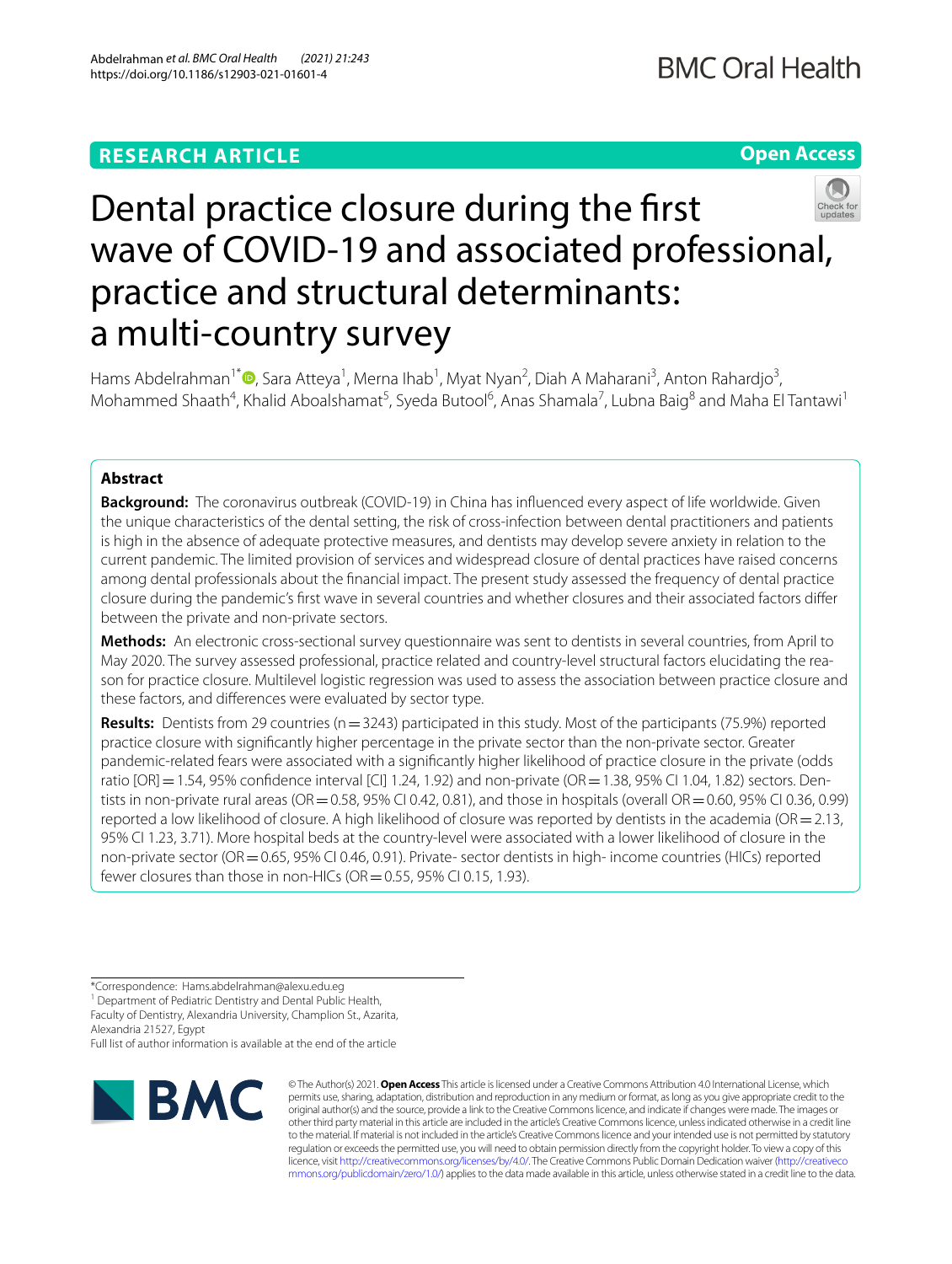**Conclusions:** Most dentists reported practice closure because of COVID-19, and greater impacts were reported in the private sector than in the non-private sector. Closure was associated with professional, practice, and countrylevels factors.

**Keywords:** COVID-19, Dentists, Dental clinics, Private practice, Hospital bed capacity, Fear

## **Background**

On January 8, 2020, the Chinese Center for Disease Control and Prevention declared that a coronavirus causes COVID-19 [\[1](#page-8-0)]. Since then, COVID-19 has become a major public health problem worldwide and caused various changes in all aspects of life [\[2](#page-8-1)]. As of April 17, 2021, COVID-19 has been reported in 47 countries in Africa, 15 countries in the Western Pacifc region, 53 countries in Europe, 10 countries in Southeast Asia, 21 countries in the Eastern Mediterranean region, and 35 countries in the region of Americas with a total of 139,501,934 million laboratory-confrmed cases, about 2,992,193 million deaths and 751,452,536 vaccine doses have been administered [[3\]](#page-8-2).

COVID-19 transmission occurs interpersonally via respiratory droplets, inhalation, ingestion, or direct mucosal contact with saliva droplets  $[4]$  $[4]$ . The virus can survive on hands, objects, or surfaces previously exposed to infected saliva  $[4]$  $[4]$ . The current evidence suggests that the virus mainly spreads by respiratory droplets, among individuals in close contact with each other (less than 1 m apart) [[5\]](#page-8-4).

The incubation period of the virus causing COVID-19 has been reported to range from 2 to 14 days  $[1, 6]$  $[1, 6]$  $[1, 6]$  $[1, 6]$ . The clinical manifestations of the disease include mild, fulike symptoms, such as fever (98%) and dry cough (76%). Patients may develop respiratory and multiple organ failure leading to death. Lymphocytopenia may be observed, and chest CT examination usually shows a ground-glass appearance of the lungs [[7\]](#page-8-6).

The clinical management and treatment of COVID-19 still rely on the symptomatic management of patients. Treatment is achieved by controlling secondary infection through administration of broad-spectrum antibiotics and organ support in intensive care units.

On March 5, 2021, the National Institute of Health (NIH) published recommendations for using Immunomodulators as Tocilizumab and Anti-SARS-CoV-2 Monoclonal Antibodies as Bamlanivimab. Antiviral drugs as Redmisivir and Corticosteroids as Dexamethasone were suggested by the COVID-19 Treatment Guidelines Panel as the latest information regarding the treatment of COVID-19. The choice of treatment line is based on the patient's clinical presentation [\[8](#page-8-7)].

In addition, several vaccines are already available in the market [\[9](#page-8-8)], with inter-country variations in availability [[10\]](#page-8-9) although, the induction of herd immunity and the slowing down of the spread of the virus is still to be achieved  $[11]$  $[11]$ . In addition to those in the market, other types of vaccines are also being tested. The most Promising COVID-19 vaccines are Pfzer-BioNTech and Moderna's achieving 90% efectiveness followed by Johnson & Johnson's, Astrazeneca and Novavax [\[12\]](#page-8-11).

Healthcare professionals are at the forefront of the fght against COVID-19 with the number of infected cases and fatalities varying between countries. Given the unique nature of the dental practice, the risk of cross-infection is higher among dentists than other healthcare professionals in the absence of protective measures [[13,](#page-8-12) [14](#page-8-13)], especially since the virus has been identifed in the saliva of infected patients  $[15]$  $[15]$ . These factors directly contribute to the higher level of COVID-19-related fear and anxiety among dentists compared to the general public [[16](#page-8-15)].

During the frst wave of the pandemic, routine dental services were restricted due to shortages of personal protective equipment (PPE), to help fatten the curve, and protect patients and dental personnel against infection. Urgent care was delivered using PPE, and additional precautions, including taking patients' recent travel history, recording patients' body temperature, using 1% hydrogen peroxide as a pre-procedural mouth rinse, using a rubber dam and high-volume suction, and frequent cleaning and disinfection of public contact areas such as door handles, chairs and washrooms, were implemented  $[17]$  $[17]$ . The reduced availability of dental care has increased demands on already- burdened hospital emergency departments [[19\]](#page-8-17), with potential adverse impacts on oral health and quality of life. Moreover, the closure of dental practices has raised concerns among dentists about the fnancial implications of this measure [\[20](#page-8-18)]. Reports show that the economy of the dental and other healthcare sectors was virtually halted because of the pandemic [[20–](#page-8-18)[22](#page-8-19)].

The disruption of dental care delivery that occurred at a large scale during the frst wave might have had great efects on dentists, other healthcare personnel, and the general public  $[22]$  $[22]$ . Thus, assessing the extent of dental practice closure during the frst wave and its determinants is important to help mitigate its impact and plan supportive measures. It also offers lessons to develop strategies during the third wave of the pandemic and help plan the future of the dental practice during the pandemic.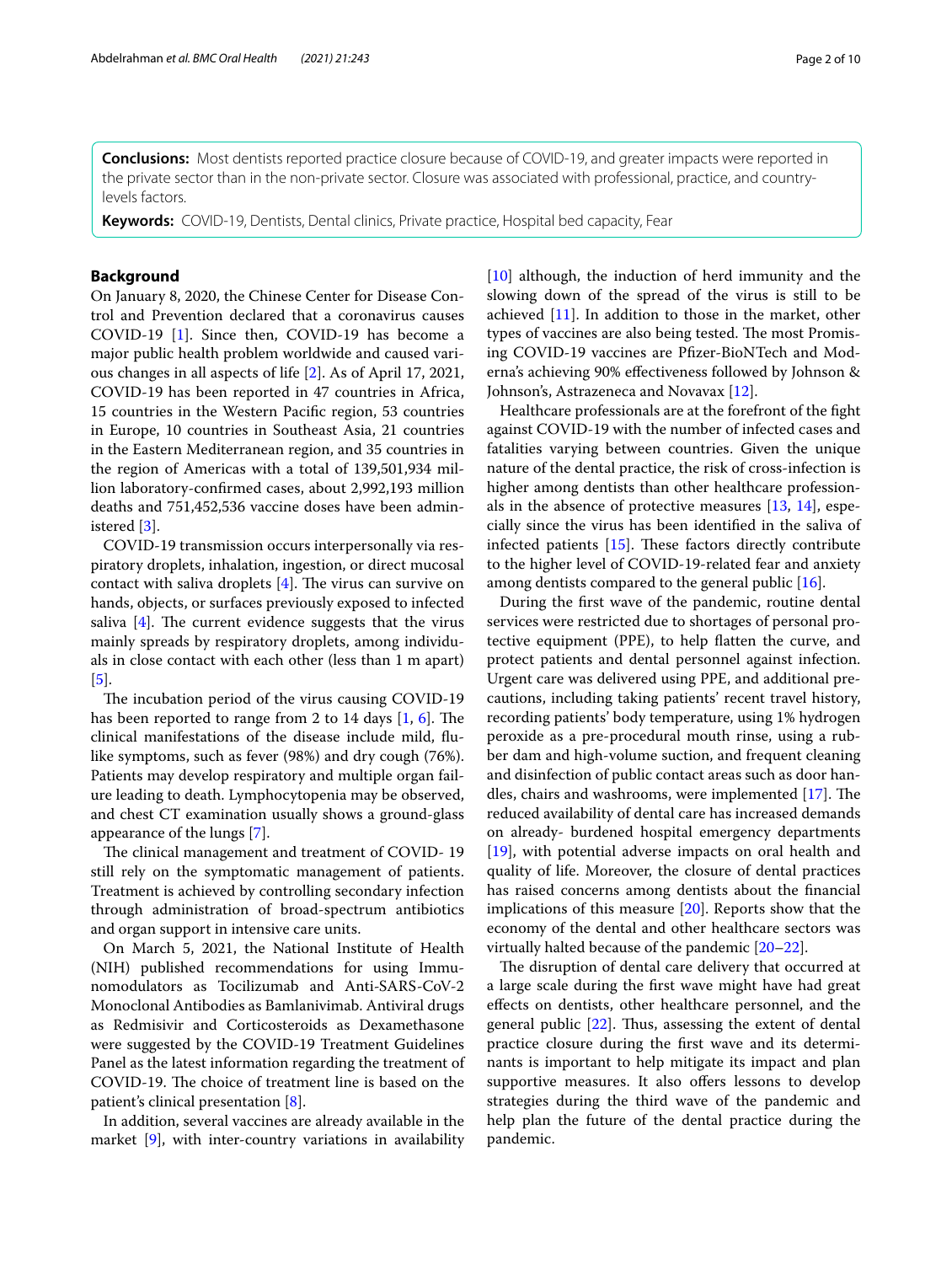The present study aimed to assess the extent of dental practice closure as reported by dentists from diferent countries during the frst wave of the pandemic, the factors associated with these closures, and whether closures and their associated factors difered between the private and non-private sectors. The null hypothesis of the study was that dental practice closure during the frst wave was neither afected by professional (COVID-19 knowledge and fears), practice- related (private or non-private sectors, in urban or rural areas and solo or group practices), or country- level (country-level number of hospital beds representing a country's ability to mobilize resources to control the disease and country-level income indicating the potentially available fnancial support for dentists in case of practice closure) attributes.

## **Methods**

#### **Design**

A cross-sectional, multi-country, electronic survey questionnaire was conducted from April to May 2020 during the first wave of the pandemic. The Ethics Review Committee of the Faculty of Dentistry, Alexandria University approved the study including how the consent was obtained (IRB No. 00010556-IORG 0008839). The study was carried out according to the principles of the Declaration of Helsinki.

## **Participants and sample size**

The target population was dental practitioners across the globe. The study recruited specialists and non-specialists practicing in various health care and dental academic sectors during the study period. Dental students and interns were excluded. The sample size was calculated [\[23\]](#page-8-20) based on previous estimates: Zhang et al. [[24](#page-8-21)] reported that the percent change in healthcare services utilization post epidemic ranged from 12 to 18% around the mean hypothesized to be 50%. Thus, in a best-case scenario, participants may still follow the pre-pandemic estimates (50%) or their utilization may have dropped to a worst case scenario of 12%-18%. Based on comparison of proportions, we calculated [\[23](#page-8-20)] that between 254 and 568 participants would be needed. A larger number of participants were eventually included because of the multi-country nature of this study and the difficulty of limiting the number of participants once the survey link was posted on social media.

## **Questionnaire design and pilot testing**

The questionnaire (Additional file  $1$ ) was designed on the basis of a previously published tool [\[25](#page-8-22)] and updated using information obtained from the websites of the World Health Organization (WHO), American Dental Association, and the American Center for Disease

Control. To assess its content validity, two dental academics was given a content validation form and asked to judge the degree of relevance of each item using a 4 point ordinal scale: (1) not relevant, (2) somewhat relevant,  $(3)$  quite relevant, and  $(4)$  highly relevant. The content validity at item level (CVI-I) was calculated by dividing the number of experts giving a score of 3 to 4 for each relevant item, by the total number of experts. Overall, a CVI-I score of 0.93 was obtained, which was considered appropriate [[26\]](#page-8-23).

To examine face validity, 15 dentists participated in the pilot testing of the questionnaire to assess its clarity, and whether any questions were missing, irrelevant and/or confusing. The survey was translated into German and Italian by two independent bilingual dentists (Additional fle [3](#page-7-1)). Using back translation, the translated questionnaires were compared with the original English version to identify discrepancies and resolve vagueness. The German version was pilot tested by 14 dentists, and the Italian version was tested by 11 dentists. The Pilot testing results were not included in the analysis.

At the beginning of the survey, a short introduction described the study purpose and assured the participants of the confidentiality of their responses. The questionnaire included 31 close-ended questions and was divided into three sections. Section 1 included questions related to the sociodemographic and practice-related characteristics of the participants, including their age, gender, country of practice, specialty, area of practice (rural or urban), and type of practice (private, governmental, or academic sector; solo, group, or hospital practice). Section 2 included eight items assessing dentists' fears regarding COVID-19; the responses in this section were scored using a fve-point Likert scale ranging from strongly agree (code 5) to strongly disagree (code 1). Section 3 consisted of 15 questions assessing knowledge about measures to control the transmission of COVID-19; the items in this section could be answered by yes, no, or do not know. The last question in the form asked whether the participants' dental practice was closed at the time of the survey.

## **Data collection**

A link to the electronic survey was created using the online survey platform "Survey Monkey''. Respondents were allowed to change their responses prior to submission, and no duplicate entries were allowed. The questionnaire could be completed within 5–7 min. A call for collaborators was sent via Research Gate and by email to personal contacts. Interested researchers received further information about the study proposal, sampling strategy, timeline and responsibilities. Researchers willing to collaborate were invited to the study team and the data they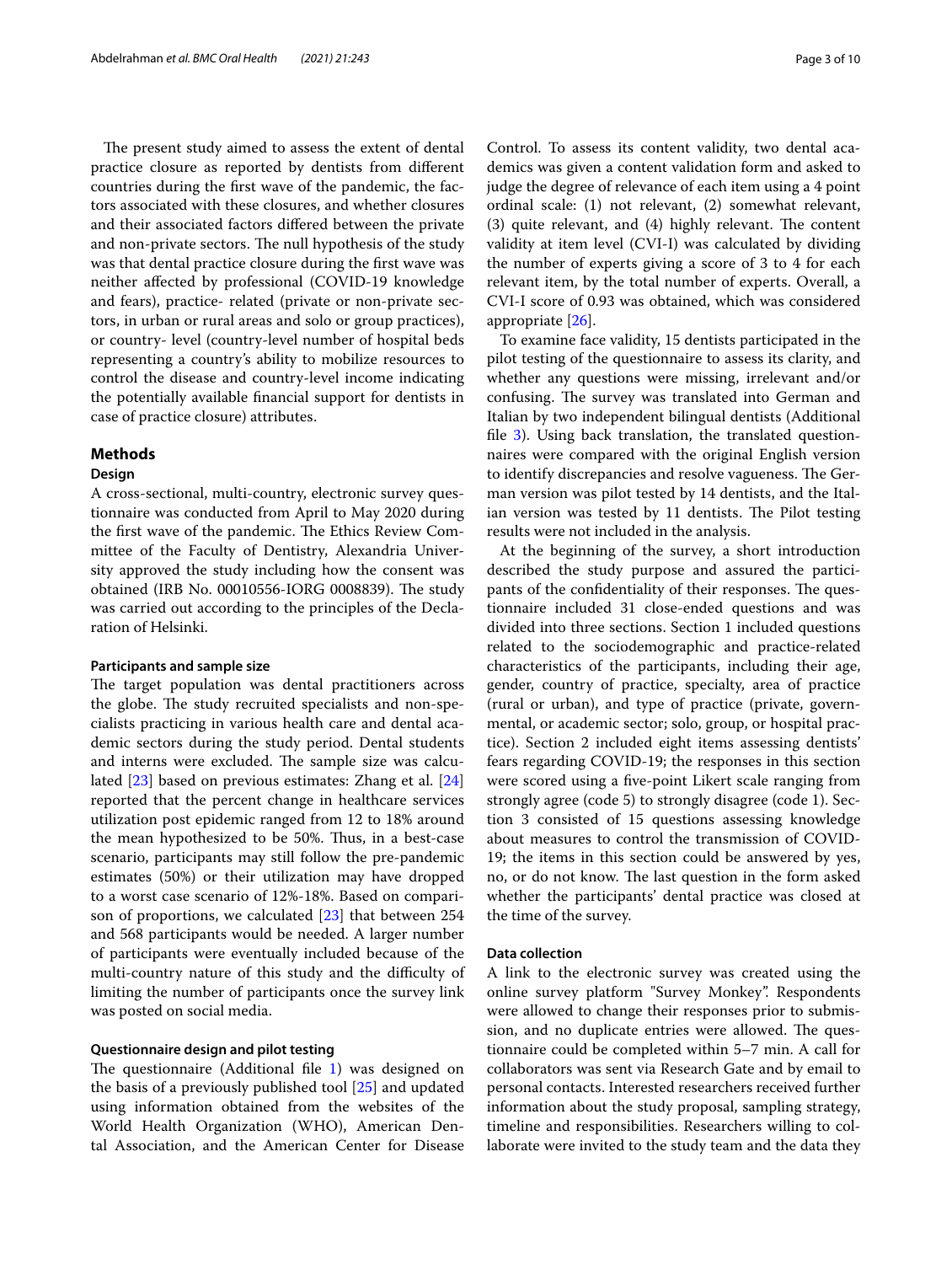collected were included in the study. The link was sent to collaborators, and convenience and snowball sampling were applied to promote the link via dentists' groups on Facebook, Instagram, LinkedIn, Twitter and WhatsApp. Examples of these webpages included those of dental syndicates/ associations, webpages for postgraduate students in diferent universities/ countries, online forums such as "World of Dentistry", "Style Italiano" and others. Participants were also asked to share the survey with their dental contacts.

## **Statistical analysis**

The overall score of fears and threats was averaged from the scored of the eight items in Sect. 2 and ranged from 1 to 5. The overall knowledge score was obtained by assigning one point for each correct answer to the questions in Sect. 3 and then adding the points of the 15 items; the total score for this section ranged from 0 to 15. Cronbach's alpha was used to assess the internal consistency of items related to COVID-19 fears and knowledge. The Cronbach's alpha values ranges between 0 and 1 with 0 denoting complete inconsistency/ disagreement and 1 denoting complete agreement/ consistency. Values above 0.60 are considered acceptable [\[27](#page-8-24), [28](#page-8-25)].

Multilevel logistic regression analysis was used to assess the association between the dependent variable (i.e., practice closure with yes/ no responses) and the independent variables that were introduced as fxed effects. These were level 1 dentist and practice factors obtained from the survey, in addition to level 2 country-level structural factors. The latter factors included the country-level number of beds per 1000 population obtained from the World Bank Databank [[29\]](#page-8-26). In the absence of multi-country data regarding the number of intensive care units needed to care for patients with COVID-19 complications, we used the number of beds per 1,000 population as an indicator of the availability of inpatient services [[30\]](#page-8-27). Country-level factors also included income level based on the World Bank classifcation of high- income countries (HICs) with a gross national income (GNI)>12,375 US\$, upper middleincome countries (UMICs) with GNI between 3,996 and 12,375 US\$, lower middle-income countries (LMICs) with GNI between 1,026 and 3,995 US\$ and low-income countries (LICs) with  $GNI < 1026$  US\$ [\[31\]](#page-8-28). These levels were recoded into HICs and non-HICs. Country was included as a random efect factor. Robust estimation was used to address violations of model assumptions. A model was developed for the whole sample, and two additional models were developed for participants working in the private sector and those working in the nonprivate sector. Odds ratios (ORs) and 95% confdence intervals (CIs) were calculated. Efect modifcation by sector (i.e., private and non-private) was assessed, and p values were computed for interaction. Signifcance level was set at 5%, and SPSS version 23.0 [\[32](#page-8-29)] was used for statistical analysis.

## **Results**

A total of 3,243 dentists from 29 countries responded to the survey (Additional fle [2\)](#page-7-2). Among the respondents, 49.2% were 20–30 years old, 56.8% were females and 70.6% were specialists. Moreover, 65.6% of the respondents worked in the private sector, 52.3% were in group practice, and 81.8% worked in urban locations. The mean (SD) number of beds/ 1,000 population was 1.70 (0.99), and 71.7% of the dentists were from non-HICs. Most of the participants (75.9%) reported that their practices were closed because of the pandemic (Table [1](#page-4-0)). Dentists working in the private sector were signifcantly more likely to report practice closure than those working in the non- private sector reported practice closure (78.3% and 71.3%, *P*<0.0001).

Table [2](#page-4-1) shows the underlying causes of fear due to COVID-19. The greatest fears were of family members catching infection (mean=4.36) and the high infection risk among healthcare personnel (mean=4.21). Cronbach's alpha for the internal consistency of fear related items was 0.70. The mean fear score was  $4.14$  out of  $5$  $(SD=0.54)$ . Figure [1](#page-5-0) shows that > 95% of the dentists had correct knowledge about COVID-19 symptoms, transmission through respiratory secretions, specifc training being needed to prevent infection and precautions needed against droplet, contact and airborne infections. Cronbach's alpha for the internal consistency of knowledge- related items was 0.62, and the mean knowledge score was 13.08 out of 15  $(SD = 1.89)$ .

Table [3](#page-5-1) shows the factors associated with practice closure and how they difer between the private and nonprivate sectors. In terms of dentist factors, greater fear was associated with a signifcantly higher likelihood of reporting closure by dentists in the private sector (OR 154, 95% CI 1.24, 1.92) than by those in the private sector (OR 1.38, 95% CI 1.04, 1.82), with no signifcant diference between groups  $(P=0.21)$ . There was a significant diference between private sector and non-private sector dentists  $(P=0.03)$  in the association between practice closure and specialization. In the private sector, there was a signifcantly greater likelihood of reporting closure by general practitioners than specialists (OR 1.38, 95%  $CI$  1.04, 1.95). This association was not statistically signifcant in the non-private sector (OR 1.08, 95% CI 0.77, 1.53).

In terms of practice- related factors, working in hospitals was associated with a signifcantly lower likelihood of closure in the private (OR 0.55, 95% CI 0.41, 0.75) and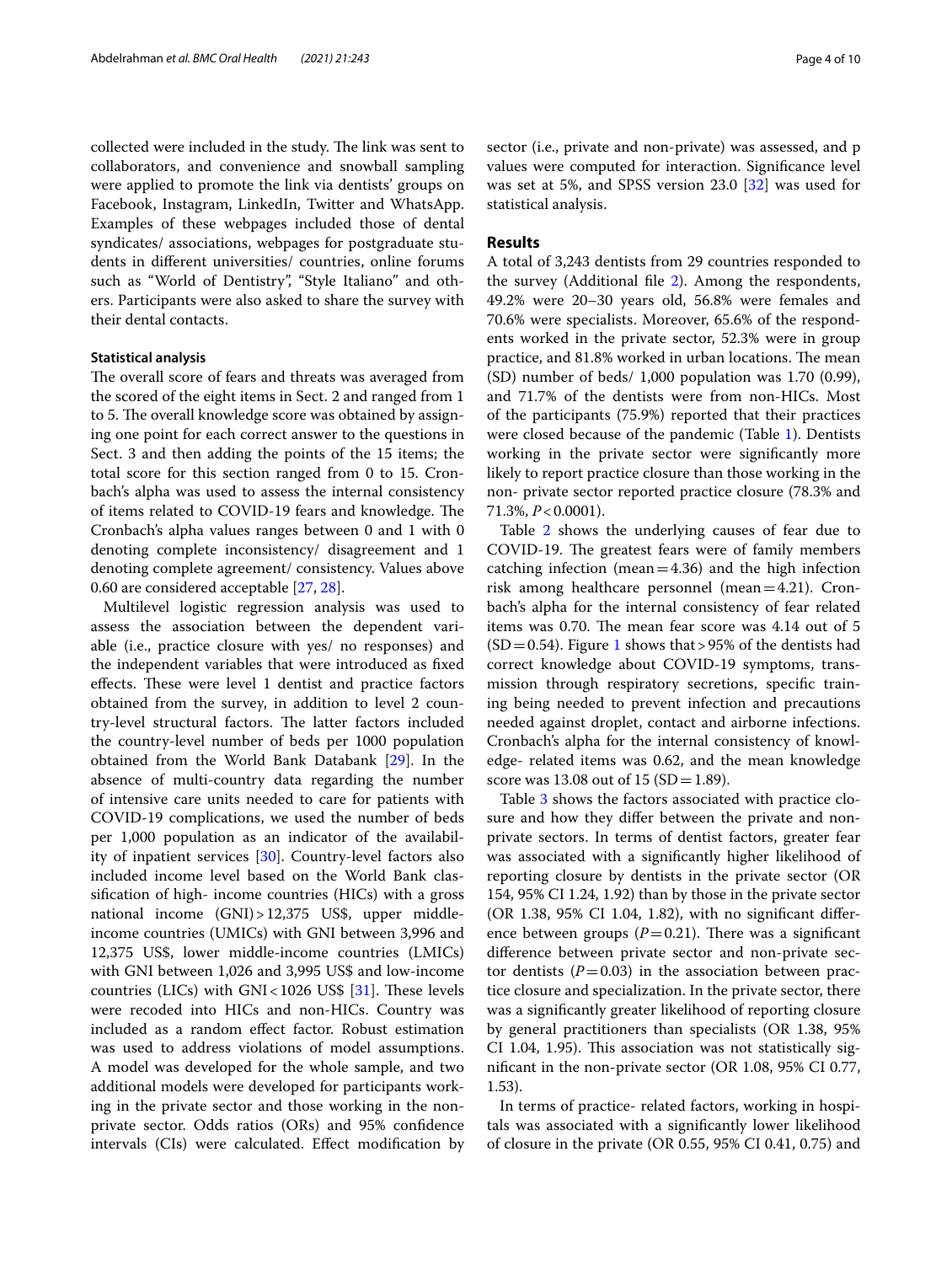<span id="page-4-0"></span>**Table 1** Distribution of personal, professional and practice and structural factors among the study participants ( $n=3243$ )

| <b>Factors</b>                          | N (%)        |  |  |
|-----------------------------------------|--------------|--|--|
| Personal                                |              |  |  |
| Age                                     |              |  |  |
| $20 - 30$                               | 1597 (49.2)  |  |  |
| $31 - 40$                               | 986 (30.4)   |  |  |
| $41 - 50$                               | 420 (13)     |  |  |
| $51 - 60$                               | 193 (6.0)    |  |  |
| $61 +$                                  | 47 (1.4)     |  |  |
| Gender                                  |              |  |  |
| Males                                   | 1401 (43.2)  |  |  |
| Females                                 | 1842 (56.8)  |  |  |
| Professional and Practice               |              |  |  |
| Specialty                               |              |  |  |
| General practitioners                   | 2290 (70.6)  |  |  |
| Specialists                             | 953 (29.4)   |  |  |
| Practice nature                         |              |  |  |
| Private sector                          | 2123 (65.6)  |  |  |
| Governmental clinic                     | 1263 (38.9)  |  |  |
| Clinics in an academic institution      | 528 (16.3)   |  |  |
| Practice type                           |              |  |  |
| Solo practice                           | 1129 (34.8)  |  |  |
| Group practice                          | 1697 (52.3)  |  |  |
| Hospital                                | 998 (30.8)   |  |  |
| Practice setting                        |              |  |  |
| Urban location                          | 2653 (81.8)  |  |  |
| Rural location                          | 590 (18.2)   |  |  |
| Structural                              |              |  |  |
| Number of beds/1000 population          |              |  |  |
| Mean (SD)                               | 1.70 (0.99)  |  |  |
| High income countries                   |              |  |  |
| Yes                                     | 917 (28.3%)  |  |  |
| <b>No</b>                               | 2326 (71.7%) |  |  |
| Practice closed because of the pandemic |              |  |  |
| Yes                                     | 2461 (75.9)  |  |  |
| No                                      | 782 (24.1)   |  |  |

non-private sectors (OR 0.58, 95% CI 0.35, 0.97); no significant difference was found between groups  $(P=0.64)$ . In addition, in both groups alike  $(P=0.13)$ , there was a signifcantly higher likelihood of reporting closure by dentists working in the academia (OR 2.13, 95% CI 1.23, 3.71). On the other hand, there was a signifcant diference between private and non-private sectors  $(P=0.001)$ in the association between practice closure and practice location (i.e., urban vs. rural). Dentists in the private sector reported non signifcantly higher likelihood of practice closure in rural than urban locations (OR 1.29, 95% CI 0.91, 1.82). By contrast, dentists in the non-private sector reported signifcantly lower likelihood of practice closure in rural than in urban areas (OR 0.58, 95% CI 0.42, 0.81). Overall, dentists in solo practice were more likely to report practice closure than those not in solo practice (OR 1.13, 95% CI 0.65, 1.94), with no signifcant difference between groups  $(P=0.50)$ . On the other hand, dentists in group practice were less likely to report practice closure than those not in group practice (OR 0.80, 95% CI 0.49, 1.29), with no signifcant diference between groups  $(P=0.85)$ .

Regarding country-level structural factors, there were no signifcant diferences between private and non-private sectors in the association between practice closure and the number of hospital beds  $(P=0.96)$  or country high income  $(P=0.64)$ . More hospital beds were associated with a signifcantly lower likelihood of practice closure among dentists in the non-private sector (OR 0.65, 95% CI 0.46, 0.91). Dentists in the private sector who practiced in HICs were non-signifcantly less likely to report practice closure than those from non-HICs (OR 0.55, 95% CI 0.15, 1.93).

## **Discussion**

The results of this study showed that, from April to May 2020, 75.9% of the dentists reported practice closure with a higher percentage in the private than the non-private private sector. Dentists in the private sector, who were general practitioners, in solo practice, in rural areas, and

<span id="page-4-1"></span>**Table 2** Levels of fears and perceived threat because of the COVID-19 pandemic reported by participating dentists

| Item                                                                                                                          | Mean (SD)  |
|-------------------------------------------------------------------------------------------------------------------------------|------------|
| I am afraid of working in places where patients suspected of COVID-19 infection are treated                                   | 4.08(0.99) |
| I am afraid of providing dental care for patients infected with/ suspected of COVID-19                                        | 4.14(1.00) |
| In spite of PPE and infection prevention precautions, the risk of COVID-19 infection is high among health care personnel      | 4.21(0.89) |
| Equipment and facilities required to protect HCP from COVID-19 infection are not adequately provided in healthcare facilities | 4.13(0.92) |
| Healthcare personnel should be paid more when treating patients infected with/suspected of COVID-19 infection                 | 3.91(1.13) |
| I am afraid that a family member may be affected by COVID-19 infection                                                        | 4.36(0.90) |
| I am worried that my patients will not be receiving adequate care because of the outbreak                                     | 4.08(0.79) |
| I am worried that my practice income would be affected because of the outbreak                                                | 4.16(0.92) |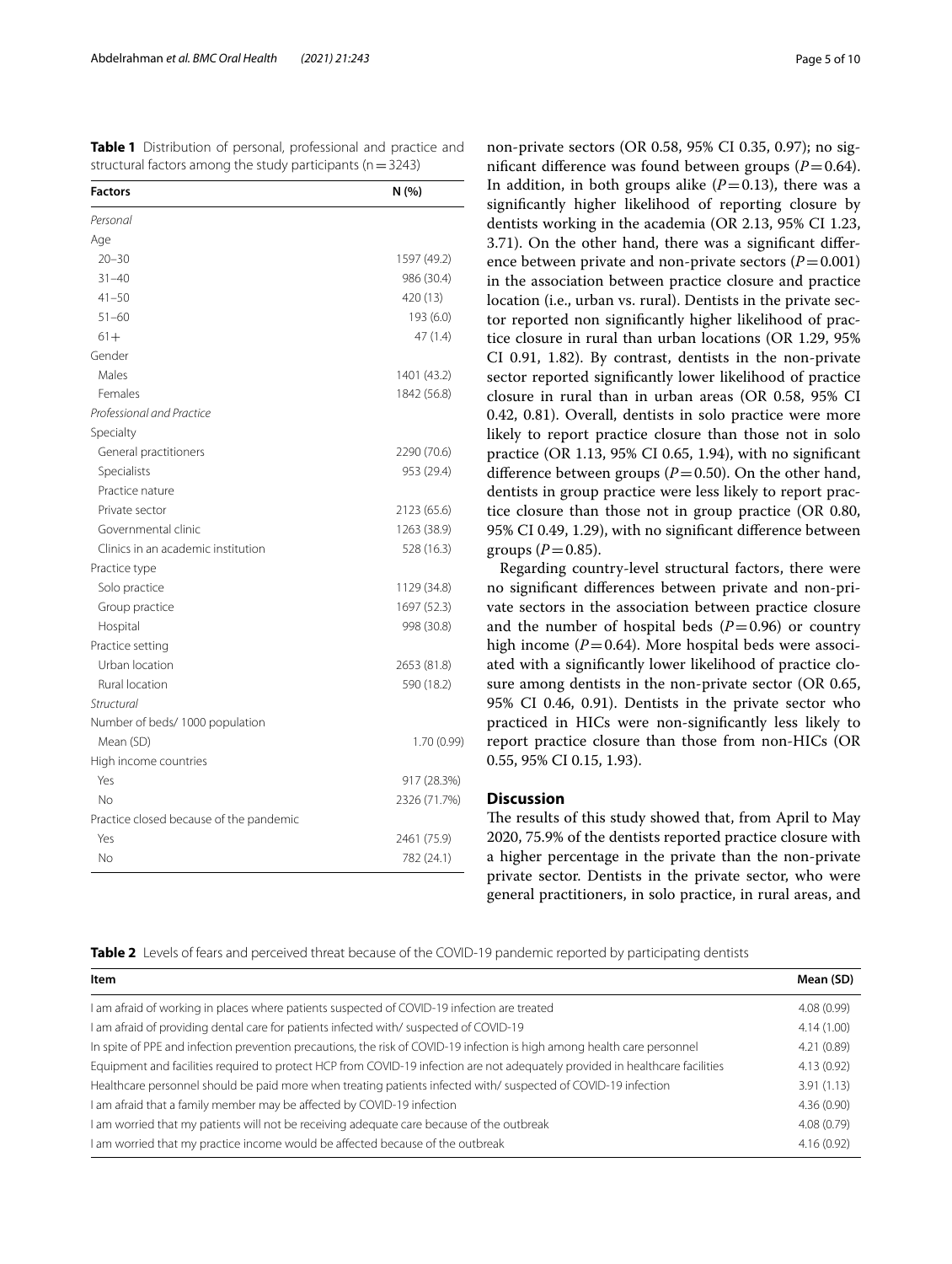

<span id="page-5-1"></span><span id="page-5-0"></span>**Table 3** Factors associated with practice closure because of COVID-19 in multilevel regression in private and non-private sectors

| <b>Factors</b>                     | <b>Private sector</b><br>$N = 2123$ | Non-private sector<br>$N = 1120$ | All participants<br>$N = 3243$ | P of interaction |  |
|------------------------------------|-------------------------------------|----------------------------------|--------------------------------|------------------|--|
|                                    | OR (95% CI)                         |                                  |                                |                  |  |
| Professional factors               |                                     |                                  |                                |                  |  |
| Specialty                          |                                     |                                  |                                |                  |  |
| GP                                 | $1.38(1.04, 1.85)^*$                | 1.08(0.77, 1.53)                 | 1.14(0.82, 1.59)               | $0.03*$          |  |
| Specialist                         | Reference category                  |                                  |                                |                  |  |
| Fear score                         | 1.54 (1.24, 1.92)*                  | $1.38(1.04, 1.82)^{*}$           | 1.28(0.97, 1.67)               | 0.21             |  |
| Knowledge score                    | 1.05(0.98, 1.12)                    | 1.03(0.96, 1.11)                 | 1.01 (0.94, 1.09)              | 0.21             |  |
| Practice factors                   |                                     |                                  |                                |                  |  |
| Clinic in an academic institution  | 1.37 (0.93, 2.03)                   | $1.81(1.04, 3.15)^*$             | $2.13(1.23, 3.71)^{*}$         | 0.13             |  |
| Clinic in non-academic institution | Reference category                  |                                  |                                |                  |  |
| Solo practice                      | 1.45(1.00, 2.10)                    | 1.14(0.66, 1.97)                 | 1.13 (0.65, 1.94)              | 0.50             |  |
| Non-solo practice                  | Reference category                  |                                  |                                |                  |  |
| Group practice                     | 0.88(0.60, 1.29)                    | 0.79(0.49, 1.28)                 | 0.80(0.49, 1.29)               | 0.85             |  |
| Non-group practice                 | Reference category                  |                                  |                                |                  |  |
| Hospital setting                   | $0.55$ (0.41, 0.75)*                | $0.58(0.35, 0.97)$ *             | $0.60(0.36, 0.99)^*$           | 0.64             |  |
| Non-hospital setting               | Reference category                  |                                  |                                |                  |  |
| Setting                            |                                     |                                  |                                |                  |  |
| Rural                              | 1.29 (0.91, 1.82)                   | $0.58(0.42, 0.81)$ *             | $0.58(0.42, 0.81)$ *           | $0.001*$         |  |
| Urban                              | Reference category                  |                                  |                                |                  |  |
| Structural factors                 |                                     |                                  |                                |                  |  |
| Beds/1000 population               | 1.01(0.72, 1.41)                    | $0.65(0.46, 0.91)$ *             | 0.94(0.65, 1.37)               | 0.96             |  |
| Income                             |                                     |                                  |                                |                  |  |
| <b>HICs</b>                        | 0.55(0.15, 1.93)                    | 2.00(0.60, 6.69)                 | 0.60(0.19, 1.90)               | 0.64             |  |
| Non-HICs                           | Reference category                  |                                  |                                |                  |  |

The models are adjusted for gender and age

Bold values indicate signifcant diference, \*Statistically signifcant at *p* value ≤ 0.05

*OR* odds ratio, *CI* confdence interval, *GP* general practitioner, *HICs* high income countries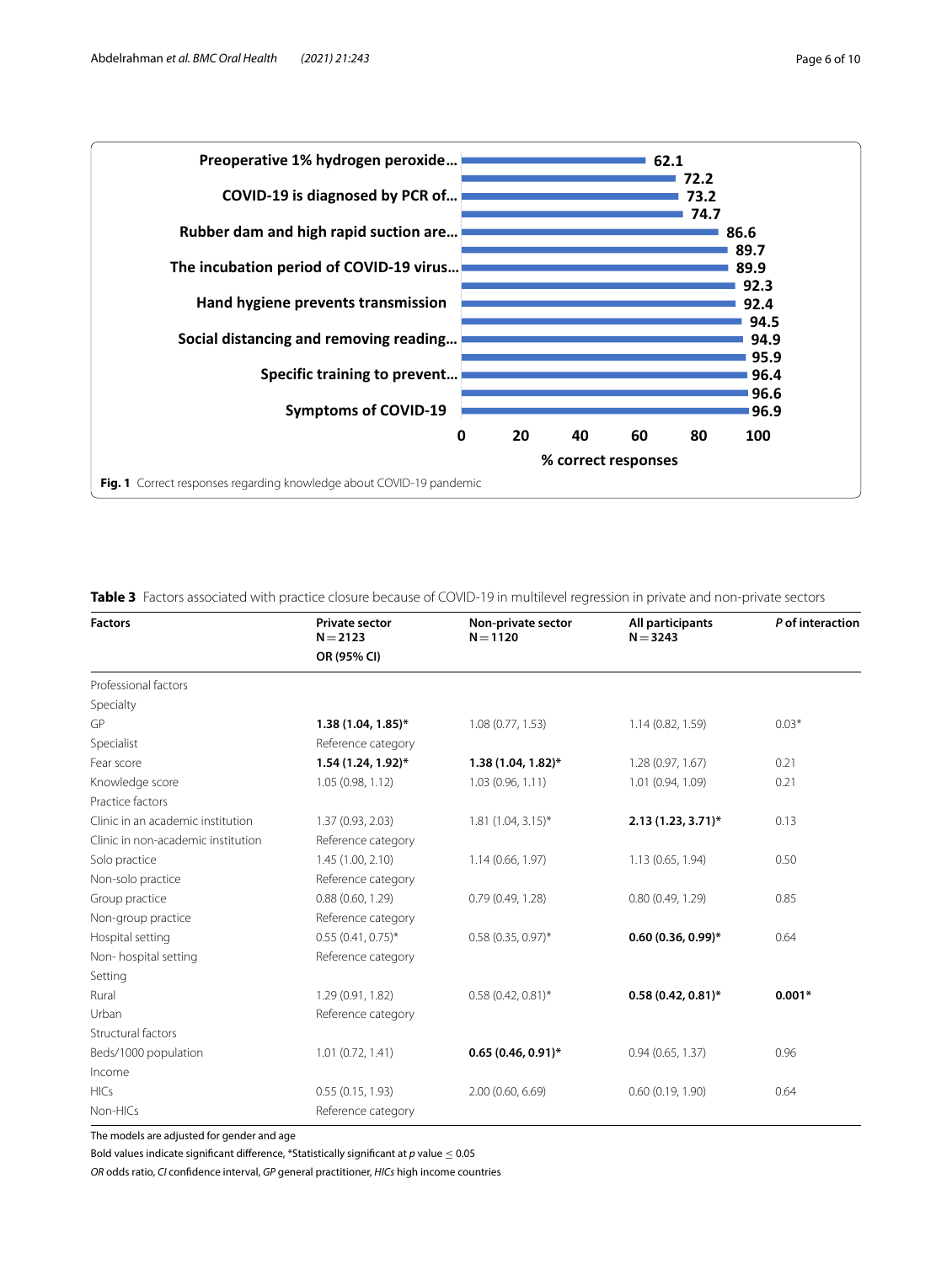with greater COVID-19 fears were also more likely to report practice closure. Country-level determinants were associated with practice closure. For example, betterprepared healthcare systems were associated with fewer closures in the non-private sector, and private-sector practices in richer countries were less likely to close than those in less affluent countries. Thus, the null hypothesis was rejected.

This study provides compelling evidence of the impact of the frst wave of COVID-19 on dental practice closures, which jeopardized the provision of dental care. In the second wave of the pandemic, fear and anxiety still exist due to the continued presence of the pandemic, the emergence of new variants with diferent patterns of infectivity and the cumulative health, social and economic impacts. Our fndings provide an analysis of how various factors were associated with practice closure in the frst wave and how they may shape countries' or individuals' decisions to close their practices in the second wave or in future crisis situations. The need for packages to support the profession and for programs to maintain oral health for the public assumes greater importance as the pandemic continues. This high level of practice closure seen in the frst wave seems to be unrealistic and may be unneeded for future scenarios.

75% of the dentists who participated in this study reported practice closure. International guidelines on the provision of dental care during the pandemic vary from country to country. For instance, China only allows public dental and general hospitals to deal with emergency cases [\[33\]](#page-8-30), the USA, California, in particular, urges practitioners to close their clinics [\[34](#page-8-31)], the UK prescribes decreasing the number of examined patients [[35\]](#page-9-0), and some countries offer no guidance whatsoever  $[36]$ . The frequency of dental practice closure in the present study was higher than that reported for other, non- dental specialties in a WHO survey of 155 countries where 53% of participating countries reported disruption of treatment for hypertension, 49% for diabetes, 42% for cancer and 31% for cardiovascular emergencies [\[37](#page-9-2)]. However, the frequency of closure observed in this study was similar to that reported in the USA, where 79% of all dental practices except for those providing emergency care, were closed  $[38]$  $[38]$  $[38]$ . The impact of practice closure and the suspension of dental care on oral health is yet to be quantifed.

In the present study, fear of income reduction because of COVID-19 was among the three top fears reported by dentists and fear was associated with practice closure. This agrees with reports showing that there was lower patient volume due to avoidance of healthcare facilities and fear of COVID-19 which resulted in fnancial losses in dental practices and reduced ability to pay employees. A US survey conducted in March 2020 reported that 28% of dentists were unable to pay their staf and 45% made partial payments [[39,](#page-9-4) [40](#page-9-5)]. It was estimated that if the current lockdown continued, a large proportion of dentists and dental practices will face serious fnancial hardships [[38\]](#page-9-3). A British survey also reported increasing risks of permanent closure of dental practices, especially in the primary care sector, as the pandemic continues with greater risks in the absence of support measures such as loans [[41\]](#page-9-6).

The financial crisis brought about by COVID-19 is not likely to end in the coming period, and a potentially massive impact on the dental profession may be expected. The present study showed that fear of infection is one of the factors associated with practice closure among dentists in the private sector. This finding agrees with a study reporting that a high level of anxiety is associated with more dentists indicating a desire to close their practice [[42\]](#page-9-7).

In the present study, dentists in the academia were more likely to report practice closure. This finding agrees with previous data from North America which indicated that dental care in teaching clinics was suspended and only emergency treatment was offered  $[39]$ . The present study also showed that dentists working in hospitals were less likely to report practice closure. This finding may be attributed to the high level of preparedness of hospitals. For example, hospitals are more likely than other healthcare facilities to be equipped with high-level PPE for protection against aerosol-generating dental procedures [[43](#page-9-8), [44\]](#page-9-9) and have strict infection control measures and more dental units to meet patients' needs for emergency dental services [[36](#page-9-1), [45,](#page-9-10) [46](#page-9-11)].

This study showed fewer closures in group practices and more closures in solo practices. Group practices may be more resilient than solo practices in times of fnancial hardship because the former are more likely to have reserves and can aford to pool resources to bridge crises. Compared with larger practices, small-scale health care providers tend to be less proftable and are more vulnerable to fnancial threats [\[47](#page-9-12)].

The current study showed that practices in rural areas are more likely to close than urban practices if they are in the private sector but less likely to close if they are in the non-private sector. Rural healthcare facilities in the private sector usually operate on thin proft margins and have a small number of staf, which puts them at greater risk of closure compared to urban facilities to reduce fnancial and infection risks [\[48](#page-9-13)[–50\]](#page-9-14). Consequently, rural practices in the non-private sector may be the only type of facility available to provide care for the local population, which could explain their lower likelihood of closure.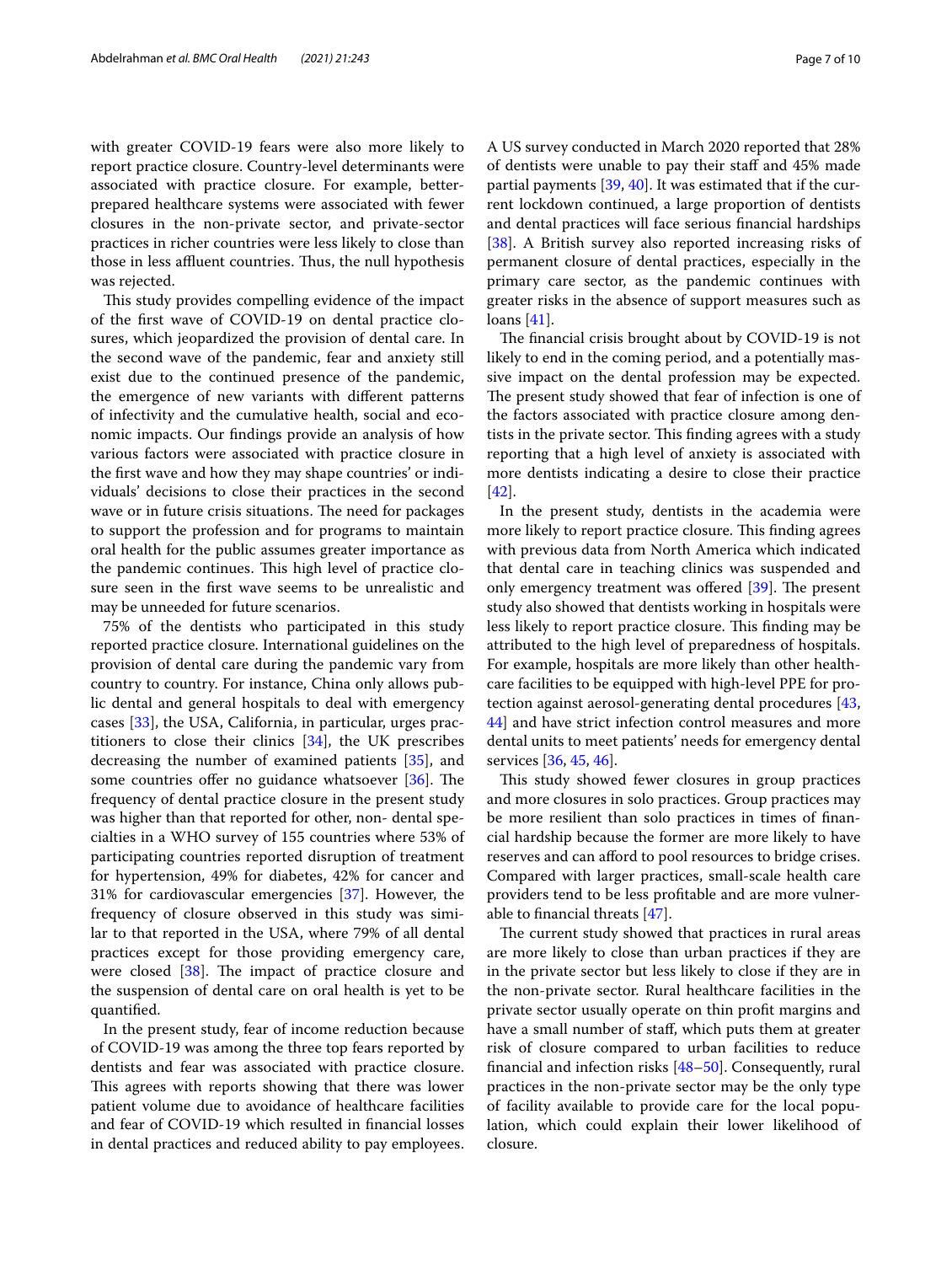The present study showed that practice closure is also associated with country-level determinants. More hospital beds were associated with fewer closures in the nonprivate sector than in the private sector. Compared with less affluent countries, countries with high- resources and well-prepared healthcare systems are more likely to have better capacity to manage COVID-19 complications, resulting in lower mortality rates, panic, and anxiety as well as less chances of dental practice closure [\[51](#page-9-15), [52\]](#page-9-16). This study found fewer private practice closures in HICs than in non-HICs. This finding agrees with reports that some HICs provide fnancial support for dental practices to avoid closure due to economic losses by ofering funds, loans, and credit to help with the payment of salaries and supplies [\[40](#page-9-5), [53](#page-9-17)[–56\]](#page-9-18). In addition, dentists in HICs also generally have higher per capita income, which translates to better fnancial stability despite decreased revenues and reduced needs for practice closure. No such measures were reported in less- affluent countries, where no economic support plans were formulated to help the dental sector despite its needs.

This study has some limitations. First, its crosssectional design cannot prove causality. Second, the convenience sample cannot support statistical representativeness. The study included a large number of dentists from many countries all over the world, with diferent professional backgrounds and healthcare system characteristics, and this increases the generalizability of fndings. However, the number of participants per country varied widely and because of this and the convenience selection, the samples were not representative of the respective countries. We accounted for country level variation in the multilevel modeling but did not report estimates by countries for this reason. Also, some countries were under-represented, especially HIC, as the USA and some were not represented, such French speaking countries and China. We claim that traditional statistical representativeness cannot be achieved by random sampling for the present study targeting dentists in several countries for the following reasons: (1) not all countries have a comprehensive list/ archive of practicing dentists and (2) even in those where such records exist, the high non-response [[57,](#page-9-19) [58\]](#page-9-20) associated with COVID-19 studies would still pose a threat of selection bias. In addition, online surveys are known for their low response [[59\]](#page-9-21) which would yet add a further dimension for selection bias. The third limitation was because our study did not investigate the source of the decision to close dental practices and whether it was a political decision issued by governments or left to individual dentists' choices. Fourth, we did not separately analyze complete closures and closures that allowed the management of emergency conditions and it would be useful to address this in future studies. Fifth, the dynamic nature of the pandemic and its spread were associated with changes in its knowledge base: some information that were believed to be correct in the initial stages may have failed the test of time and later became obsolete. It is important to consider the knowledge level of participants reported in this study within its time frame. The study estimated the frequency of practice closure which is important to assess the pandemic impact on oral health with implications for dental practice. Providing support to dentists in the private sector may help retain skilled personnel and reduce the devastating impact of the pandemic on dental services. Future studies are needed to assess the long-term impact of practice closure on the fnancial, psychological, and professional outcomes of dentists.

## **Conclusions**

COVID-19 had a considerable impact on dental practices around the world. During the frst wave, most dentists reported practice closure because of COVID-19 with greater impact in the private sector than in the non-private sector. Personal, professional, and country-level factors were associated with practice closure. These findings help provide a profle of dentists with practices at greater risk of closure to plan appropriate support packages.

#### **Abbreviations**

PPE: personal protective equipment; WHO: World Health Organization; HICs: high income countries; GNI: gross national income; UMICs: upper middleincome countries; LMICs: lower middle-income countries; LICs: lower income countries; CIs: confdence intervals; SPSS: statistical package for social sciences; SD: standard deviation; OR: odds ratio.

## **Supplementary Information**

The online version contains supplementary material available at [https://doi.](https://doi.org/10.1186/s12903-021-01601-4) [org/10.1186/s12903-021-01601-4](https://doi.org/10.1186/s12903-021-01601-4).

<span id="page-7-2"></span><span id="page-7-0"></span>**Additional fle 1.** Questionnaire.

<span id="page-7-1"></span>**Additional fle 2.** Countries participating in the study.

**Additional fle 3.** Italian version: Paura, minacce e conoscenza di COVID-19 per i dentisti. German version: Angst, Bedrohung und Kenntnis von COVID-19 für Zahnärzte.

#### **Acknowledgements**

The authors are grateful to the dentists who responded to the survey and for their time.

#### **Authors' contributions**

HA, SA, MI and MET conceptualized and designed the study, coordinated the process of data collection in Egypt, conducted the analysis, interpreted the results and drafted the original version of the manuscript. MN, DAM, AR, MS, KA, SB, AS and LB contributed to the data collection process in their respective countries and reviewed the manuscript. All authors contributed to the fnal approval of the paper.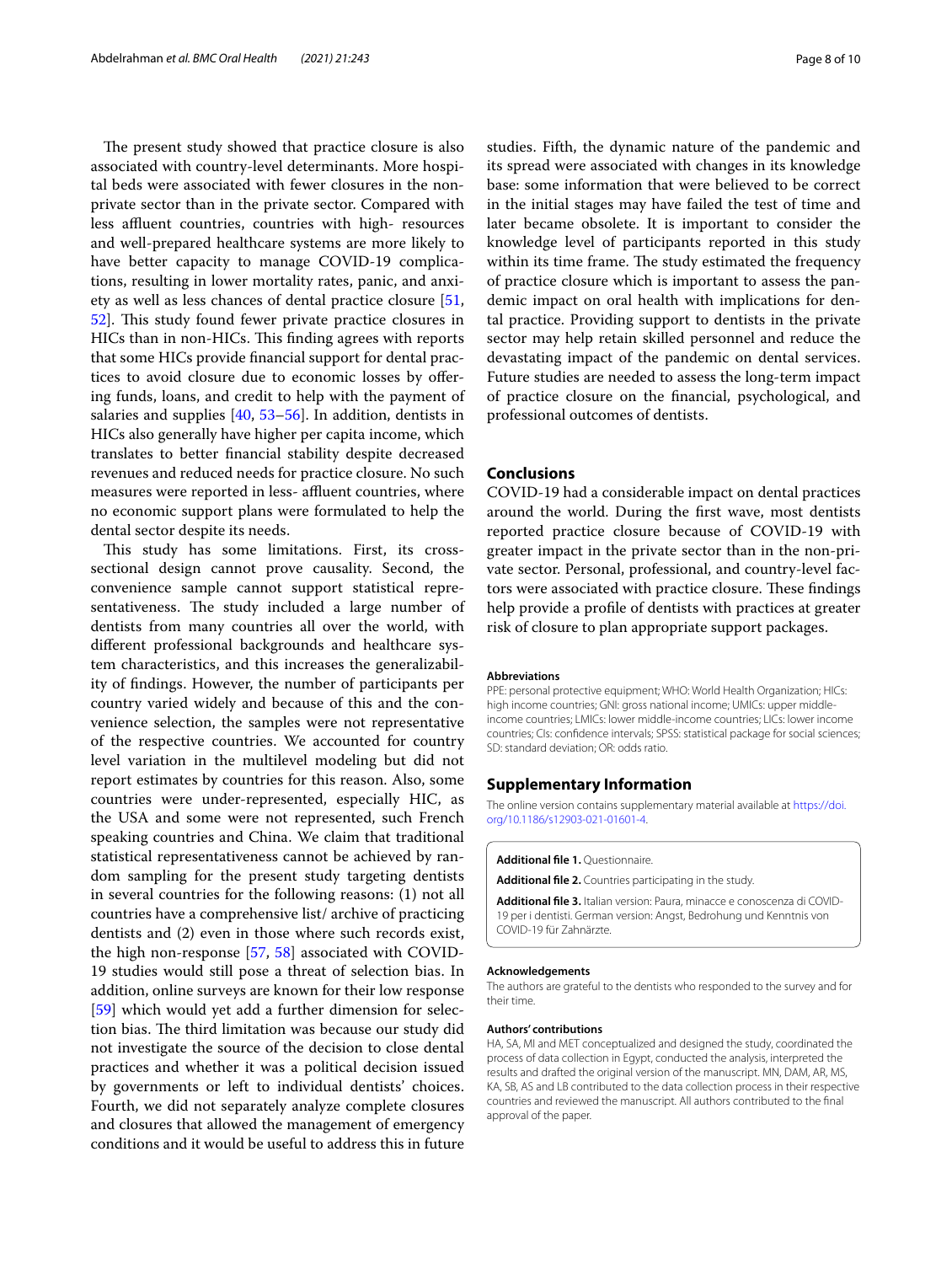#### **Funding**

This research did not receive any grant from funding agencies in the public, commercial, or not-for-proft sectors**.**

#### **Availability of data and materials**

The dataset used in the current study is available from the corresponding author.

## **Declarations**

#### **Ethics approval and consent to participate**

The Ethics Review Committee of the Faculty of Dentistry, of Alexandria University, Egypt, approved this study including how the consent was obtained (IRB No. 00010556-IORG 0008839), which was conducted in agreement with the Declaration of Helsinki. In the introduction to the survey, the purpose of the study was explained, and participants were assured of the confdentiality and anonymity of their responses. The participants were invited to respond to the survey and their consent was implicitly assumed when their answers were submitted.

### **Consent for publication**

Not applicable.

#### **Competing interests**

The authors declare that they have no competing interests.

#### **Author details**

<sup>1</sup> Department of Pediatric Dentistry and Dental Public Health, Faculty of Dentistry, Alexandria University, Champlion St., Azarita, Alexandria 21527, Egypt. 2 <sup>2</sup> Department of Prosthodontics, University of Dental Medicine, Mandalay, Myanmar. <sup>3</sup> Department of Preventive and Public Health Dentistry, Faculty of Dentistry, Universitas Indonesia, Depok, Indonesia. <sup>4</sup>ParkHouse Dental Group, Manchester, UK. <sup>5</sup> Dental Public Health Division, Preventative Dentistry Department, College of Dentistry, Umm Al-Qura University, Makkah, Saudi Arabia. <sup>6</sup>Department of Conservative and Endodontics, National Institute of Medical Sciences University and Research, Jaipur, Rajasthan, India. <sup>7</sup> Department of Biological and Preventive Sciences, College of Dentistry, University of Science and Technology, Sanaa, Yemen. <sup>8</sup> APPNA Institute of Public Health, Jinnah Sind Medical University, Karachi, Pakistan.

## Received: 14 October 2020 Accepted: 28 April 2021 Published online: 07 May 2021

#### **References**

- <span id="page-8-0"></span>1. Li Q, Guan X, Wu P, Wang X, Zhou L, Tong Y, et al. Early transmission dynamics in Wuhan, China, of novel coronavirus-infected pneumonia. N Engl J Med. 2020;382:1199–207.
- <span id="page-8-1"></span>2. Phelan AL, Katz R, Gostin LO. The novel coronavirus originating in Wuhan, China: challenges for Global Health Governance. JAMA. 2020;323:709–10.
- <span id="page-8-2"></span>3. WHO Coronavirus Disease (COVID-19) Dashboard. WHO | World health organization. 2021. <https://covid19.who.int/>. Accessed 17 April, 2021.
- <span id="page-8-3"></span>4. Peng X, Xu X, Li Y, Cheng L, Zhou X, Ren B. Transmission routes of 2019 nCoV and controls in dental practice. Int J Oral Sci. 2020;12:1–6.
- <span id="page-8-4"></span>5. Coronavirus disease (COVID-19): How is it transmitted?. WHO | World Health Organization. 2020. [https://www.who.int/news-room/q-a-detail/](https://www.who.int/news-room/q-a-detail/coronavirus-disease-covid-19-how-is-it-transmitted) [coronavirus-disease-covid-19-how-is-it-transmitted](https://www.who.int/news-room/q-a-detail/coronavirus-disease-covid-19-how-is-it-transmitted). Accessed 17 Feb 2021.
- <span id="page-8-5"></span>6. Backer JA, Klinkenberg D, Wallinga J. Incubation period of 2019 novel coronavirus (2019- nCoV) infections among travellers from Wuhan, China, 20–28 January 2020. Eurosurveillance. 2020;25:2000062.
- <span id="page-8-6"></span>7. Pan Y, Guan H. Imaging changes in patients with 2019-nCov. Eur Radiol. 2020;30:3612–3.
- <span id="page-8-7"></span>8. National Institutes of Health. What's new | COVID-19 Treatment Guidelines. National Institutes of Health. 2021. [https://www.covid19treatmen](https://www.covid19treatmentguidelines.nih.gov/whats-new/) [tguidelines.nih.gov/whats-new/](https://www.covid19treatmentguidelines.nih.gov/whats-new/). Accessed 14 Apr 2021.
- <span id="page-8-8"></span>9. Coronavirus disease (COVID-19): Vaccines. WHO | World Health Organization. 2020. [https://www.who.int/news-room/q-a-detail/coronavirus-disea](https://www.who.int/news-room/q-a-detail/coronavirus-disease-(covid-19)-vaccines) [se-\(covid-19\)-vaccines.](https://www.who.int/news-room/q-a-detail/coronavirus-disease-(covid-19)-vaccines) Accessed 17 Feb 2021.
- <span id="page-8-9"></span>10. Hannah R, Macdonald B, Giattino C, Roser M. Coronavirus (COVID-19) Vaccinations - Statistics and Research-Our World in Data. Ourworldindata. 2021. [https://ourworldindata.org/covid-vaccinations.](https://ourworldindata.org/covid-vaccinations) Accessed 17 Feb 2021.
- <span id="page-8-10"></span>11. Powell A. Anthony Fauci offers a timeline for ending COVID-19 pandemic. Harvard Gazette. 2020. [https://news.harvard.edu/gazette/story/2020/](https://news.harvard.edu/gazette/story/2020/12/anthony-fauci-offers-a-timeline-for-ending-covid-19-pandemic/) [12/anthony-fauci-ofers-a-timeline-for-ending-covid-19-pandemic/](https://news.harvard.edu/gazette/story/2020/12/anthony-fauci-offers-a-timeline-for-ending-covid-19-pandemic/). Accessed 17 Feb 2021.
- <span id="page-8-11"></span>12. Diferent COVID-19 Vaccines | CDC. [https://www.cdc.gov/coronavirus/](https://www.cdc.gov/coronavirus/2019-ncov/vaccines/different-vaccines.html) 2019-ncov/vaccines/different-vaccines.html. Accessed 14 Apr 2021.
- <span id="page-8-12"></span>13. Lourenço S, Lopes JV, Boog GH, Chinelatto L, Hojaij F. Novel COVID-19 intersections with dentistry: approaches to protection. J Clin Exp Dent. 2021;13(4):e406–11.
- <span id="page-8-13"></span>14. Malik YS, Sircar S, Bhat S, Sharun K, Dhama K, Dadar M, et al. Emerging novel coronavirus (2019-nCoV)—current scenario, evolutionary perspective based on genome analysis and recent developments. Vet Q. 2020;40:68–76.
- <span id="page-8-14"></span>15. To KK, Tsang OT, Yip CC, Chan KH, Wu TC, Chan JM, et al. Consistent detection of 2019 novel coronavirus in saliva. Clin Infect Dis. 2020;71(15):841–3.
- <span id="page-8-15"></span>16. Zhao S, Cao J, Sun R, et al. Analysis of anxiety-related factors amongst frontline dental staff during the COVID-19 pandemic in Yichang, China. BMC Oral Health. 2020;20(1):1–7.
- <span id="page-8-16"></span>17. Ather A, Patel B, Ruparel NB, Diogenes A, Hargreaves KM. coronavirus disease 19 (COVID-19): implications for clinical dental care. J Endod. 2020;46:584–95.
- 18. Mitigation of Aerosol Generating Procedures in Dentistry—A Rapid Review. NHS Education for Scotland. 2021. [www.sdcep.org.uk](http://www.sdcep.org.uk). Accessed 17 Feb 2021.
- <span id="page-8-17"></span>19. Wu M, Chang YC. COVID-19 and its implications in the management of resource infrastructure. J Dent Sci. 2020;15:225.
- <span id="page-8-18"></span>20. Coulthard P. Dentistry and coronavirus (COVID-19)-moral decisionmaking. Br Dent J. 2020;228:503–5.
- 21. COVID Survey—The Larry A. Green Center. 2020. [https://www.green](https://www.green-center.org/covid-survey)[center.org/covid-survey.](https://www.green-center.org/covid-survey) Accessed 17 Feb 2021.
- <span id="page-8-19"></span>22. Coulthard P, Thomson P, Dave M, Coulthard FP, Seoudi N, Hill M. The COVID-19 pandemic and dentistry: the clinical, legal and economic consequences—part 2: consequences of withholding dental care. Br Dent J. 2020;229:801–5.
- <span id="page-8-20"></span>23. Epitools Epidemiological Calculators. Ausvet. 2018. [http://epitools.ausvet.](http://epitools.ausvet.com.au) [com.au.](http://epitools.ausvet.com.au) Accessed 17 Feb 2021.
- <span id="page-8-21"></span>24. Zhang Y-N, Chen Y, Wang Y, Li F, Pender M, Wang N, et al. Reduction in healthcare services during the COVID-19 pandemic in China. BMJ Glob Heal. 2020;5:3421.
- <span id="page-8-22"></span>25. Abdollahi M, Ghahramanian A, Shahbazi S, Rezaei F, Naghili B, Asghari-Jafarabadi M. Developing a questionnaire to assess Iranian nurses' knowledge of and attitude to Middle East respiratory syndrome. East Mediterr Health J. 2020;26:506–16.
- <span id="page-8-23"></span>26. Yusoff MSB. ABC of content validation and content validity index calculation. Educ Med J. 2019;11:49–54.
- <span id="page-8-24"></span>27. Ursachi G, Horodnic IA, Zait A. How reliable are measurement scales? External factors with indirect infuence on reliability estimators. Procedia Econ Financ. 2015;20:679–86.
- <span id="page-8-25"></span>28. Taber KS. The use of Cronbach's Alpha when developing and reporting research instruments in science education. Res Sci Educ. 2018;48:1273–96.
- <span id="page-8-26"></span>29. The World Bank. Hospital beds (per 1000 people) | Data. The World Bank. 2018.<https://data.worldbank.org/indicator/sh.med.beds.zs>. Accessed 17 Feb 2021.
- <span id="page-8-27"></span>30. Mark Landry. Hospital beds (per 1000 people). World Health Organisation. 2019. [https://www.who.int/data/gho/indicator-metadata-registry/imr](https://www.who.int/data/gho/indicator-metadata-registry/imr-details/3119)[details/3119](https://www.who.int/data/gho/indicator-metadata-registry/imr-details/3119). Accessed 17 Feb 2021.
- <span id="page-8-28"></span>31. Prydz EB, Wadhwa D. Classifying countries by income. The World Bank. 2019. [https://datatopics.worldbank.org/world-development-indicators/](https://datatopics.worldbank.org/world-development-indicators/stories/the-classification-of-countries-by-income.html) [stories/the-classifcation-of-countries-by-income.html](https://datatopics.worldbank.org/world-development-indicators/stories/the-classification-of-countries-by-income.html). Accessed 17 Feb 2021
- <span id="page-8-29"></span>32. IBM SPSS Statistics for Windows, Version 27.0. Armonk, NY: IBM Corp. IBM Corp. 2020.
- <span id="page-8-30"></span>33. Guo J, Xie H, Liang M, Wu H. COVID-19: a novel coronavirus and a novel challenge for oral healthcare. Clin Oral Investig. 2020;24:2137–8.
- <span id="page-8-31"></span>34. CDA Presents - California Dental Association. [https://www.cda.org/](https://www.cda.org/Home/News-and-Events/CDA-Presents) [Home/News-and-Events/CDA-Presents](https://www.cda.org/Home/News-and-Events/CDA-Presents). Accessed 17 Feb 2021.